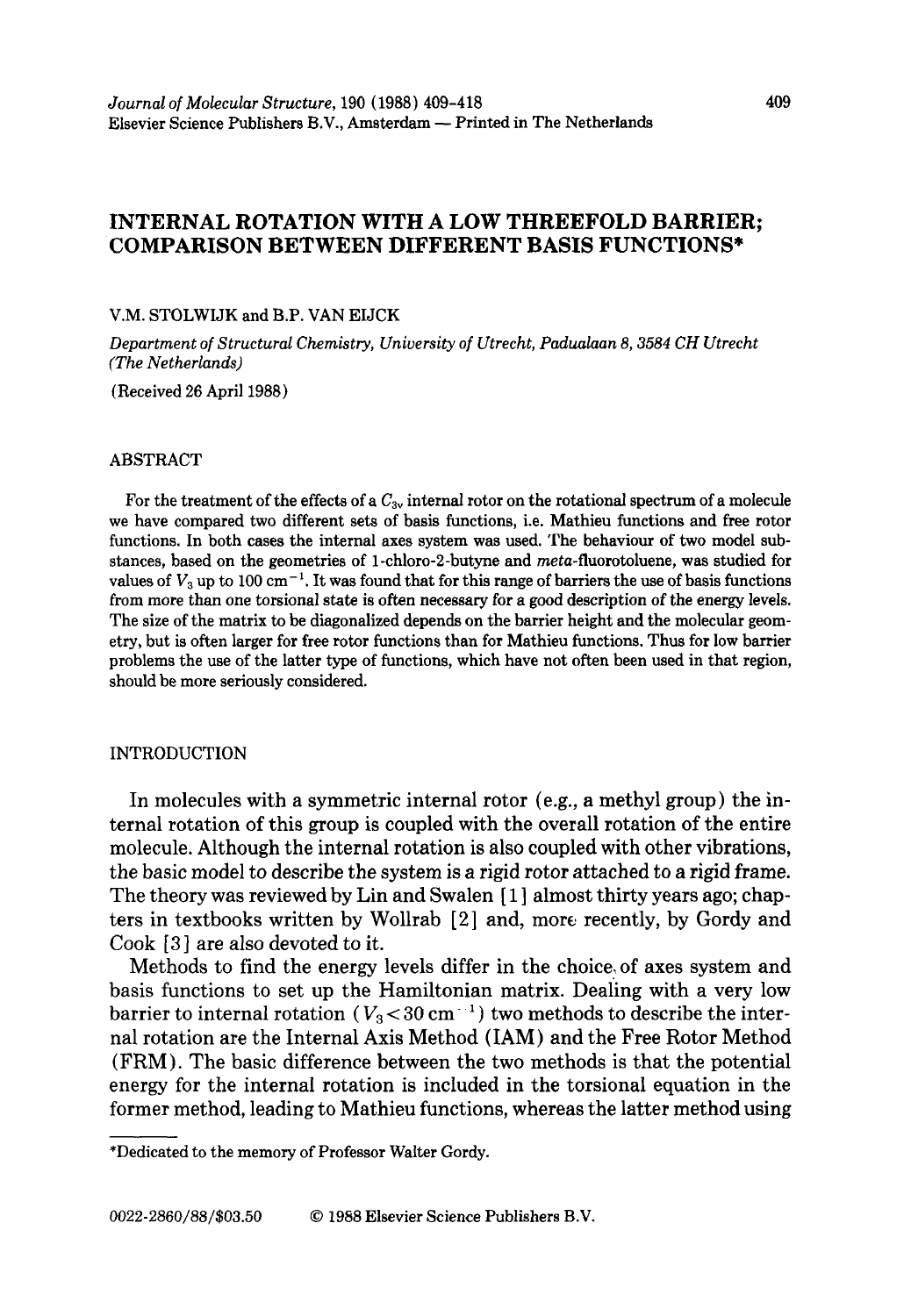free rotor functions treats the potential energy as a perturbation. Thus the FRM should work best for low barriers and the IAM for high barriers, but the border region between the two methods is not well investigated. Both Lin and Swalen [l] and Gordy and Cook [ 31 advocate the use of free rotor functions when the reduced barrier height,  $s$ , is less than 2, whereas Wollrab  $[2]$  suggests a criterion of several hundred cal mol<sup>-1</sup> for the barrier height  $V_3$  (usually corresponding to  $s < 10$ ). For higher barriers Mathieu functions should be used.

Most of the very few publications where such a low threefold barrier has been studied in asymmetric molecules used the free rotor wave functions as a basis for the Hamiltonian, because the microwave spectrum showed the characteristic features of free internal rotation [4-71. The sometimes considerable differences between observed and calculated frequencies have been ascribed to interactions of the methyl torsion with the other molecular vibrations [ 5,7]. Such interactions have been studied in more detail by Koput *[ 8,9].* A disadvantage of using free rotor functions is the necessity of diagonalizing huge matrices. For example, to calculate the energy levels of CH<sub>3</sub>ONO [7] nine torsional functions were needed, leading to an  $81\times81$  matrix for the levels of  $J=4$ . For larger values of *J* such calculations tend to become tedious.

The IAM is computationally more efficient. For low-barrier molecules it has only been applied to acetamide [lo] and 1-chloro-2-butyne [ 111. Acetamide, too, appeared not to satisfy the rigid frame-rigid top model, but for l-chloro-2-butyne a good fit to the observed frequencies was possible with the IAM. Trial calculations for *meta*-fluorotoluene showed that the IAM could reproduce the observed spectrum equally as well as the FRM used in the literature. These encouraging results gave us some confidence that the IAM can be used for the internal rotation problem, even when the barrier height is very low.

In this paper we endeavour to give some guidelines for the best choice of basis functions in relation to the barrier height and the molecular structure. For two model structures with different asymmetry parameter  $\kappa$  the performance of the methods was studied as a function of the barrier height  $V<sub>3</sub>$ . The geometrical parameters were taken from meta-fluorotoluene and from l-chloro-2-butyne; in the real molecules the barrier heights are  $V_3 = 16.46 \text{ cm}^{-1}$  [6] and  $V_3 = 10.05$  cm<sup>-1</sup> [11], respectively.

### **THEORY**

The theory of internal rotation is well-known and described thoroughly in papers and textbooks [l-3,12]. For convenience some of it is given here, limited to the case of a rigid frame and one rigid symmetric internal rotor with a threefold barrier, whereas the molecule as a whole has a plane of symmetry. The torsional-rotational energy levels of such a molecule can be calculated using the Hamiltonian: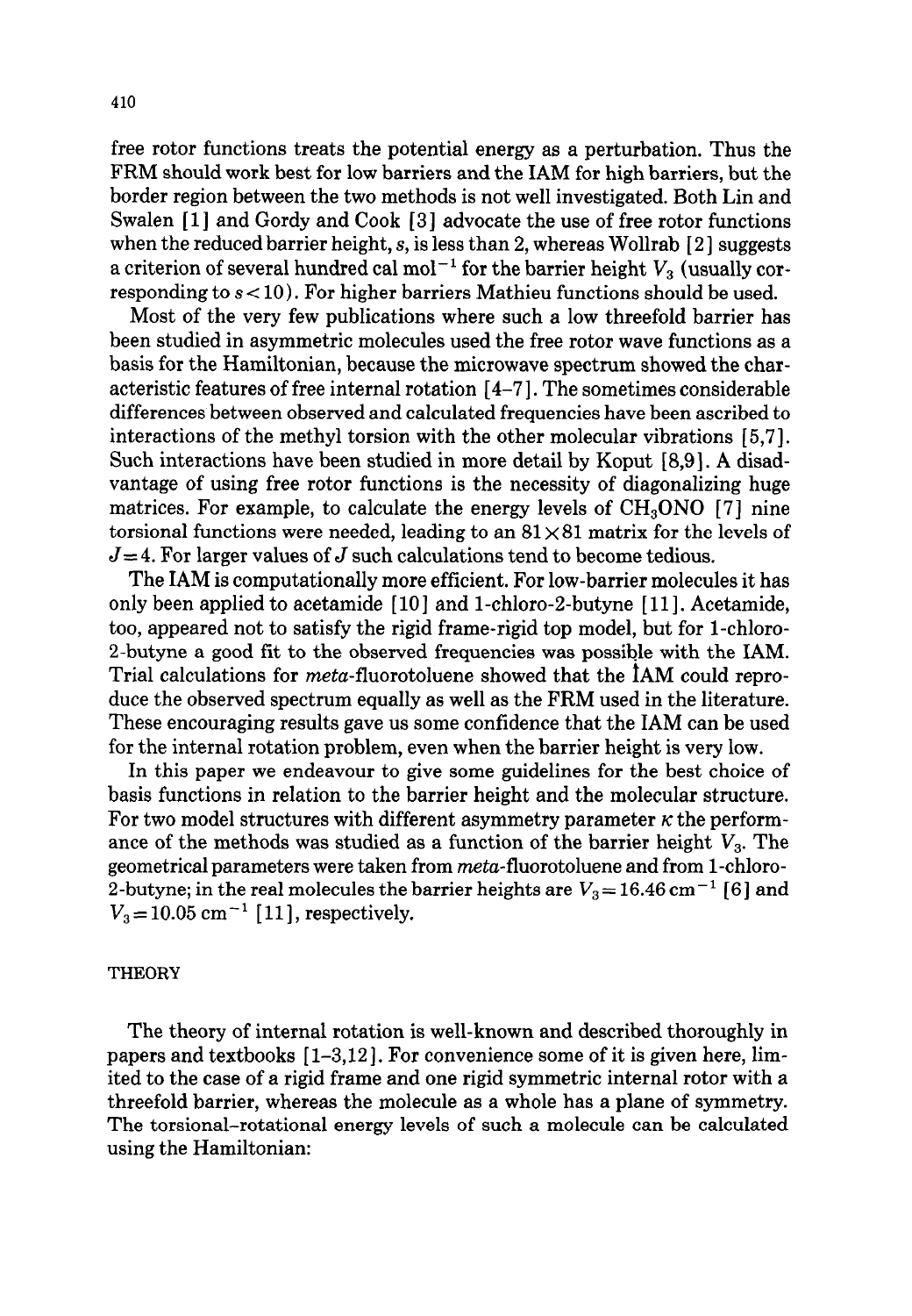$$
\mathcal{H} = AP_a^2 + BP_b^2 + CP_c^2 + F(\rho_a P_a + \rho_b P_b - p)^2 + V(\alpha)
$$
  
\n
$$
p = -i\hbar(\partial/\partial\alpha), F = \hbar^2/2rI_\alpha
$$
  
\n
$$
\rho_g = \lambda_g I_\alpha/I_g; \quad r = 1 - \lambda_a^2 I_\alpha/I_a - \lambda_b^2 I_\alpha/I_b
$$
\n(1)

*A, B, C* are the rotational constants defined in the principal axis system.  $\lambda_g$  is the direction cosinus of the internal rotation axis with respect to the  $g$ -axis of the principal axis system. In this case  $\lambda_c = 0$  (the molecule has a plane of symmetry).  $I_{\alpha}$  is the inertial moment of the internal rotor with respect to the internal rotation axis.  $V(\alpha)$  is the internal rotation potential.

The potential function used for a symmetric threefold barrier is:

$$
V(\alpha) = \frac{1}{2}V_3(1 - \cos 3\alpha) + \frac{1}{2}V_6(1 - \cos 6\alpha) + \dots
$$
 (2)

In most situations the  $V_3$ -term is sufficient in a first approximation.

The energy operator belongs to the  $D_3$  symmetry group with the degenerate species E and the non-degenerate species  $A_1$  and  $A_2$ . The Hamiltonian (1) is defined in the principal axis system, and has been used for both choices of basis functions to be described below. However, in our opinion it is always advantageous to transform to the "internal axis system". This is defined by the axes  $(x,y,z)$ , with  $x = c$  and z coincident with the vector  $\rho$ . In the internal axis system the Hamiltonian is:

$$
\mathcal{H} = R_z P_z^2 + R_y P_y^2 + R_x P_x^2 - 2F\rho P_z p + (B - A) (\rho_a \rho_b / \rho^2) (P_z P_y + P_y P_z) + Fp^2 + V(\alpha)
$$
 (3)

$$
R_z = (\rho_a^2 A + \rho_b^2 B + F \rho^4) / \rho^2; \quad \rho = (\rho_a^2 + \rho_b^2)^{\frac{1}{2}}
$$
  

$$
R_y = (\rho_a^2 B + \rho_b^2 A) / \rho^2; \quad R_x = C
$$

The basis functions to be used in forming the energy matrix are:

$$
\Psi_{JKM\tau} = e^{iK_X} S_{JKM}(\theta, \phi) \cdot \phi_{\tau}(\alpha) \equiv \Phi_{JKM} \cdot \phi_{\tau}(\alpha)
$$
\n(4)

The functions  $\Phi_{JKM}$  are the orthonormal eigenfunctions of a rigid symmetric rotor and the  $\phi_{\tau}(\alpha)$  are the torsional functions. Different torsional functions are recommended [1] in relation to the reduced barrier height s.

*Intermediate barrier height (s > 2)* 

In this case the eigenfunctions of the Mathieu torsional equation

$$
[Fp^2 - 2F\rho Kp + V(\alpha)] \cdot \phi_{K\nu\sigma}(\alpha) = E_{K\nu\sigma} \cdot \phi_{K\nu\sigma}(\alpha)
$$
 (5)

can be used. Here A and E symmetry are denoted by  $\sigma = 0$  and  $\sigma = \pm 1$ , respectively. These normalized eigenfunctions  $\phi_{K\omega\sigma}(\alpha)$  are orthogonal neither in the rotational quantum number  $K$  nor in the torsional quantum number  $v$ . The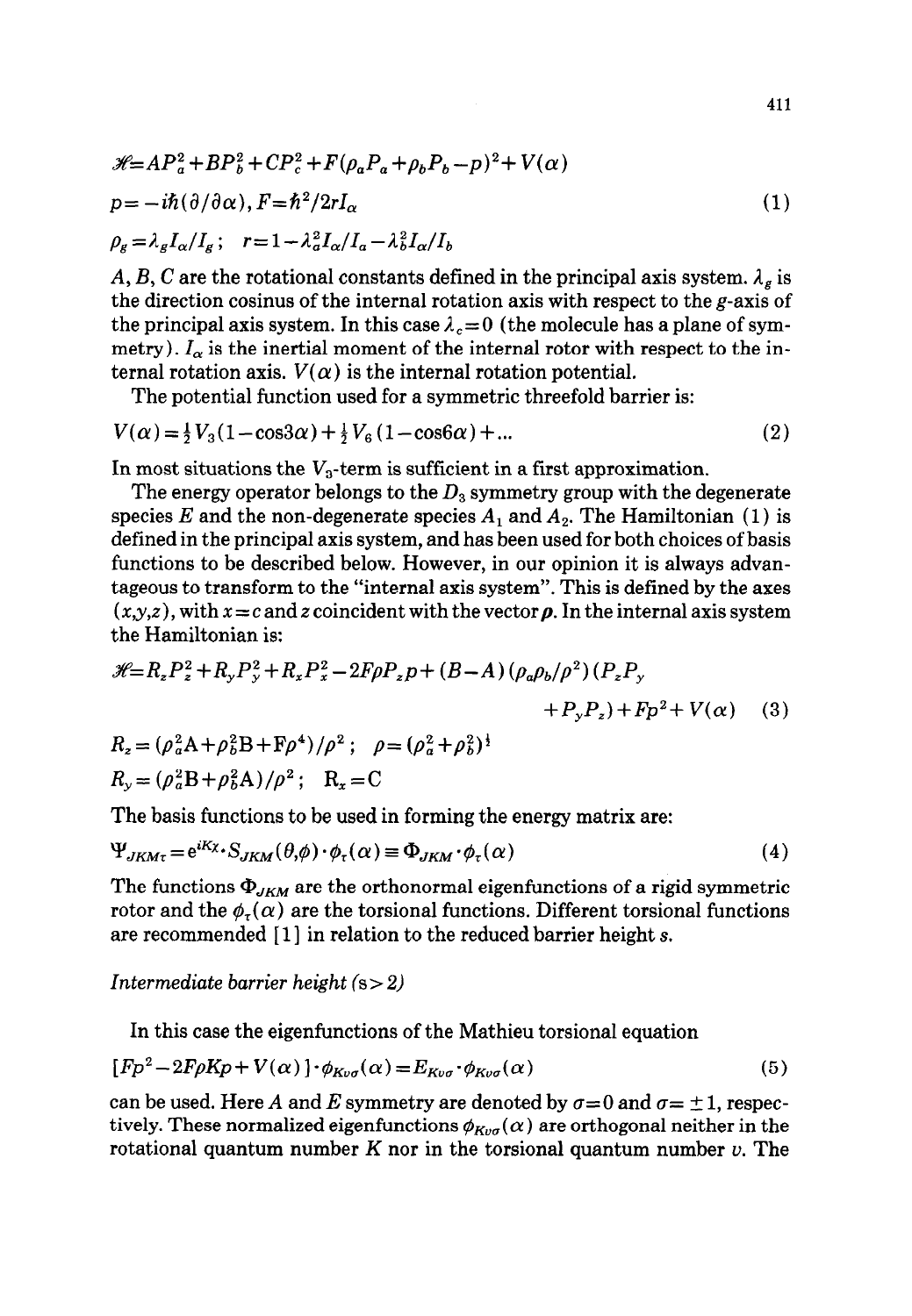advantage is that matrix elements connecting different  $v$  values diminish with increasing barrier height, and can often be neglected or reduced in order of magnitude by a Van Vleck transformation. Traditionally, this method using Mathieu functions and a Van Vleck transformation is called IAM and an extensive exposition can be found elsewhere [l-3,12]. When the conditions for using the Van Vleck transformation are not fulfilled, a larger matrix must be diagonalized. This method will be referred to as MFMu (Mathieu Function Method; u represents the torsional quantum number of the highest torsional level used to make up the energy matrix). For the ground vibrational state the IAM is equivalent to MFMO; for excited states the IAM uses the corresponding block out of the more complete matrix used in the MFM. In this context the name IAM is somewhat confusing, because in this paper the MFM and the FRM also have the internal axis system as starting point for the calculations of the energy levels.

# *Low barrier height (s < 2)*

In this case the normalized free rotor functions

$$
\phi_m(\alpha) = (2\pi)^{-\frac{1}{2}} e^{im\alpha} \tag{6}
$$

seem to be the most suitable. Here  $m$  is the torsional quantum number. The relation betwen the quantum numbers  $v$  and  $m$  can be deduced from Fig. 1 ( $v$ ) and *m* are only good quantum numbers for the limiting cases of infinite and zero barrier height, respectively).

In the FRM the energy matrix consists of the following non-zero elements:

$$
\langle JKMm | H | JKMm \rangle
$$
  
= R<sub>z</sub>K<sup>2</sup> +  $\frac{1}{2}$ (R<sub>y</sub> + R<sub>z</sub>) [J(J+1) - K<sup>2</sup>] - 2F\rho Km + Fm<sup>2</sup> +  $\frac{1}{2}$   $\sum_{n}$  V<sub>n</sub>

$$
\langle JK M m | H | J, K \pm 1, M m \rangle
$$

$$
= (B-A)(\rho_{\alpha}\rho_{b}/\rho^{2})\left[\frac{1}{2}(2K\pm 1)\right][J(J+1)-K(K\pm 1)]^{\frac{1}{2}}
$$
 (7)

 $\langle JKMm|H|J,K\pm2, Mm\rangle$ 

$$
=\frac{1}{4}(R_{y}-R_{x})[J(J+1)-K(K\pm 1)]^{\frac{1}{2}}[J(J+1)-(K\pm 1)(K\pm 2)]^{\frac{1}{2}}
$$

A term  $cos(n\alpha)$  in the potential function causes off-diagonal elements in  $m$ , because

$$
\langle JKMm \, | \cos n\alpha \, | JK'M, m \pm n \rangle = \frac{1}{2} \, \delta_{K,K'} \tag{8}
$$

leading to an infinite energy matrix. From considerations of symmetry of the Hamiltonian the matrix can be factorized in non-degenerate *A* and degenerate E levels with  $m=3k\pm\sigma(k=0,\pm1,\pm2...)$  (Fig. 2). The infinite matrix must be truncated after a reasonable expansion in *m.* The influence of the discarded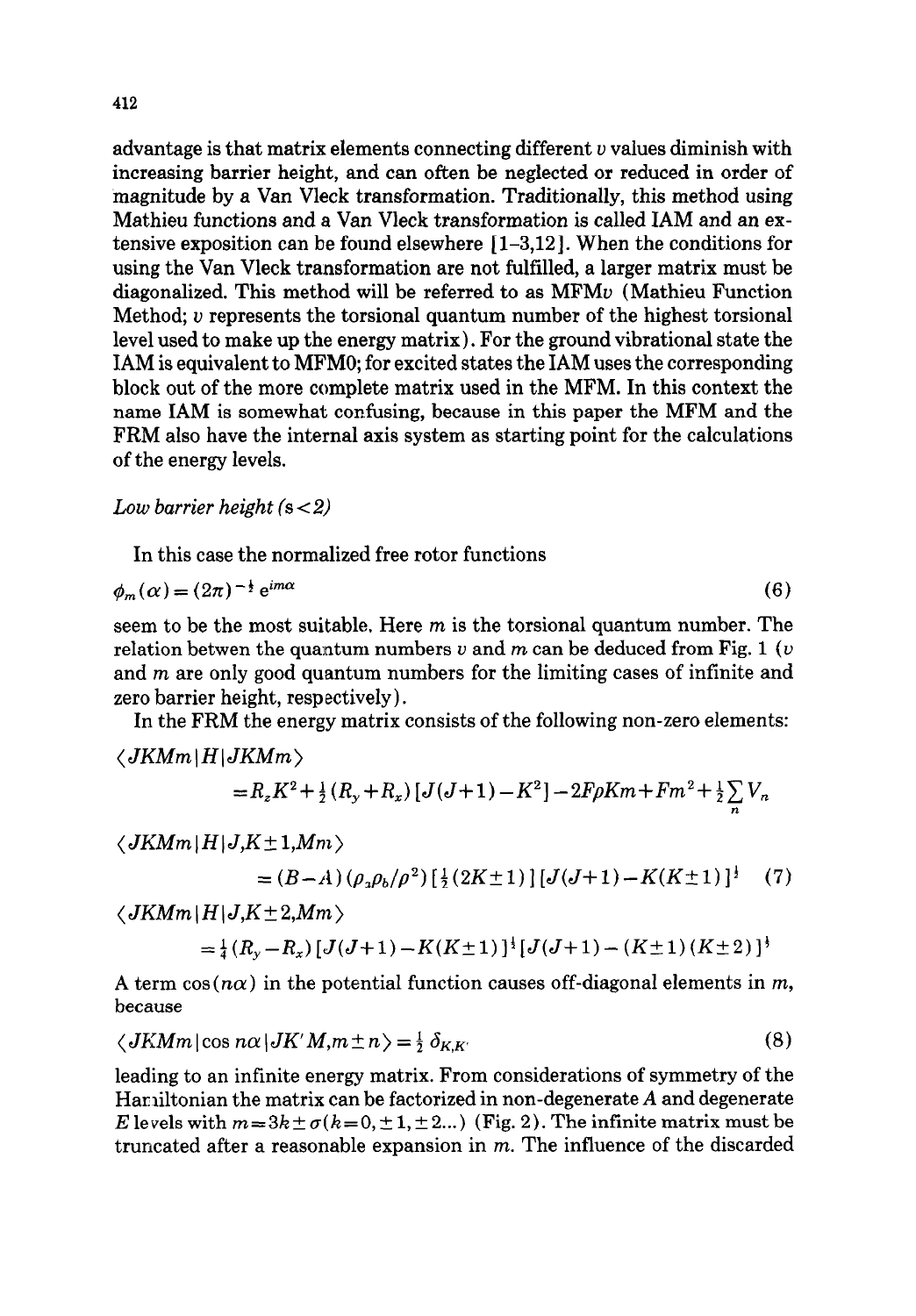

Fig. 1. Torsional rotational energy levels  $(J=0)$  of  $FC_6H_4CH_3$ . The levels are labeled with the torsional quantum number m or v and the symmetry symbol *A* or *E*. Left,  $V_3 = 100 \text{ cm}^{-1}$ ; right,  $V_3 = 16.46$  cm<sup>-1</sup>.



Fig. 2. The infinite energy matrix given by eqn. (7) and eqn. (8). In every square K goes from  $-J$ to  $+J$ . Left: the non-degenerate levels with symmetry  $A_1$  resp.  $A_2$ . Right: the degenerate levels with E symmetry.  $\equiv$  Eqn. (7);----  $-\frac{1}{4}V_3$ ;  $\cdots \cdots -\frac{1}{4}V_6$ .

basis functions (denoted by  $m'$ ) can be approximated by a Van Vleck transformation. For each *m'* a contribution

$$
\frac{V_n^2}{16F(m'-m)(2\rho K - m' - m)}, \quad \text{with } n = |m'-m| \tag{9}
$$

has to be added to the diagonal elements  $\langle JKMm|H|JKMm \rangle$ . In this paper the method applying free rotor functions, including the Van Vleck transformation, will be called FRMn *(n* representing the number of free rotor functions used).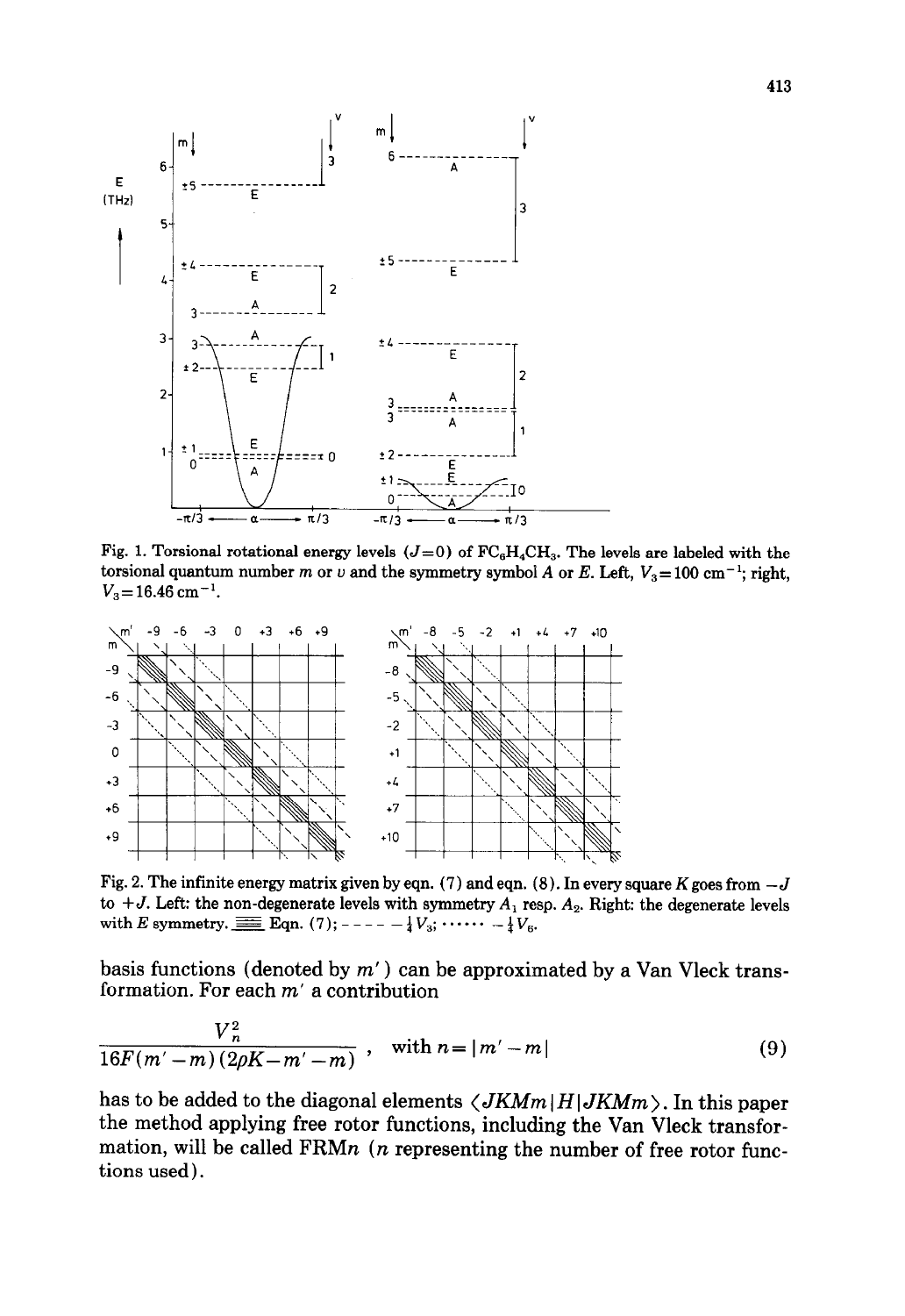From eqn. (7) it is easy to see that only the diagonal elements are dependent on *m* and that the blocks  $+m$  and  $-m$  are equal, leading to degenerate energy levels (except for  $m=0$ ) in the case of completely free internal rotation. For a non-zero barrier the degeneracy between the blocks  $m = +3$  and  $m = -3$  is lifted directly by a  $V_6$  term and indirectly by a  $V_3$  term, leading to effects of comparable magnitude [ 121. Thus here the FRM matrix must contain at least the blocks  $m = -3.0, +3.$ 

# CALCULATIONS

Both the IAM and MFM computer programs, written in Algol60, have been described earlier  $[13,14]$ . For the FRM calculations a Fortran  $77$  program has been written that diagonalizes the  $A$  and  $E$  energy matrix separately (Fig. 2) with any number of free rotor functions. Transition frequencies and line intensities can also be calculated.

Unfortunately the computational costs of the MFM and the FRM could not be compared realistically in this work. Apart from the difference in program language the programs do not use the same diagonalization procedure. For large values of *J* the order of the matrix will be critical in the calculation; this order is  $(\nu+1)$  [2J+1] for MFMv and  $n[2J+1]$  for FRMn.

## TABLE 1

Molecular parameters for model calculations

|                            | $C_4H_5Cl$ [1] | $FC_6H_4CH_3[2]$ |
|----------------------------|----------------|------------------|
| $A$ (MHz)                  | 16039.94       | 3654.071         |
| B(MHz)                     | 1489.03        | 1762.099         |
| C(MHz)                     | 1385.03        | 1197.584         |
| $\kappa^{\rm a}$           | $-0.9858$      | $-0.5404$        |
| F(MHz)                     | 172525.520     | 164204.000       |
| $I_{\alpha}$ (u. $\AA^2$ ) | 3.2258         | $3.14$ (ass)     |
| $\theta^{\rm b}$ (°)       | 19.5995        | 29.627           |
| $\rho_a$                   | 0.09645174     | 0.01973493       |
| $\rho_b$                   | 0.00318826     | 0.00541257       |
| ρ                          | 0.0965044      | 0.0204637        |
| $R_{-}$ (MHz)              | 1385.030       | 1197.585         |
| $R_{y}$ (MHz)              | 1504.912       | 1894.458         |
| $R_{\rm r}$ (MHz)          | 17630.806      | 3590.598         |

 ${}^{\bf a}$ *K* = (2*B* – *A* – *C*)/(*A* – *C*).

 $^{b}\theta$  The angle between the *a* principal axis and the internal rotation axis.

[1]: From ref. 11.

[2]: Calculated from data given in ref. 6, see text.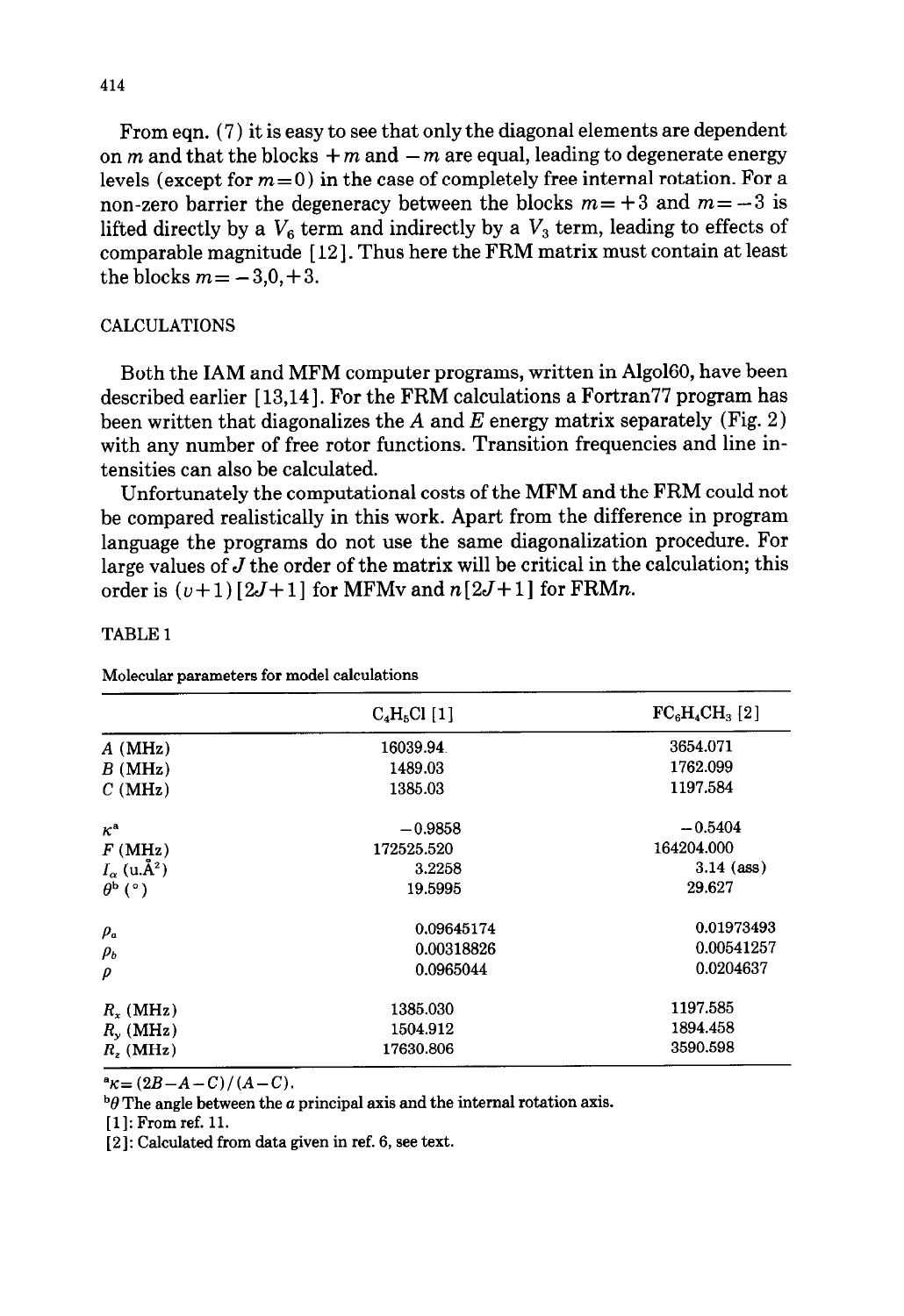Calculations were made for energy levels of the molecules 1-chloro-2-butyne  $(C_4H_5Cl)$  and meta-fluorotoluene  $(FC_6H_4CH_3)$  for different values of the barrier height. The molecular parameters used in the calculations are given in Table 1. The rotational constants and  $\theta$  of meta-fluorotoluene were obtained by an IAM refinement (the root mean square deviation being 0.5 MHz) of the ground torsional state,  $v = 0$ , with the transition frequencies of  $m = 0$  and  $m = 1$ reported in ref. 6. In the calculations no centrifugal distortion was taken into account and  $V_6$  was set to zero.

The energy levels calculated with the different methods were compared for torsional states up to and including  $m=4$  ( $v=2$ ) and  $J=6$ . The differences increase with *J* and for a certain *J* mostly with  $K_{-1}$ , so the results refer to the maximum values for  $J=6$ . Trial calculations for  $J=10$  confirm qualitatively the observations reported below.

#### **RESULTS AND DISCUSSION**

When enough basis functions are taken into account, the energy levels calculated with the MFM and FRM are identical for both 1-chloro-2-butyne and *meta*-fluorotoluene for values of the barrier height up to  $V_3 = 25 \text{ cm}^{-1}$ . (There is no reason to believe that beyond this barrier height the methods would diverge.) These data indicate that the methods and programs are correct and serve as a standard to evaluate the usefulness of smaller basis sets.

The number of basis functions needed in the FRM to set up an adequate energy matrix depends on the barrier height and the vibrational level. The quality of the results of calculations FRMl, FRMS, and FRM5 is shown in Fig. 3. The molecules behave identically, so only the results on 1-chloro-2-butyne are shown. This figure is the most relevant part of a more complete one with ordinate values from  $10^{-3}$  to  $10^{+7}$ .



**Fig. 3. The influence of the number of torsional functions on the value of the calculated energy**  levels.  $AE$ , the maximum difference between the correct energy levels  $(J=6)$  and the same levels **calculated by FRMn**  $(n=1,3,5)$ . ----, **FRM1**; ---, **FRM3**; --, **FRM5**;  $\times$ ,  $m=0$ ;  $\Box$ ,  $m=1$ ;  $\Box$ ,  $m=2;$   $\bullet$ ,  $m=3;$   $\triangle$ ,  $m=4$ .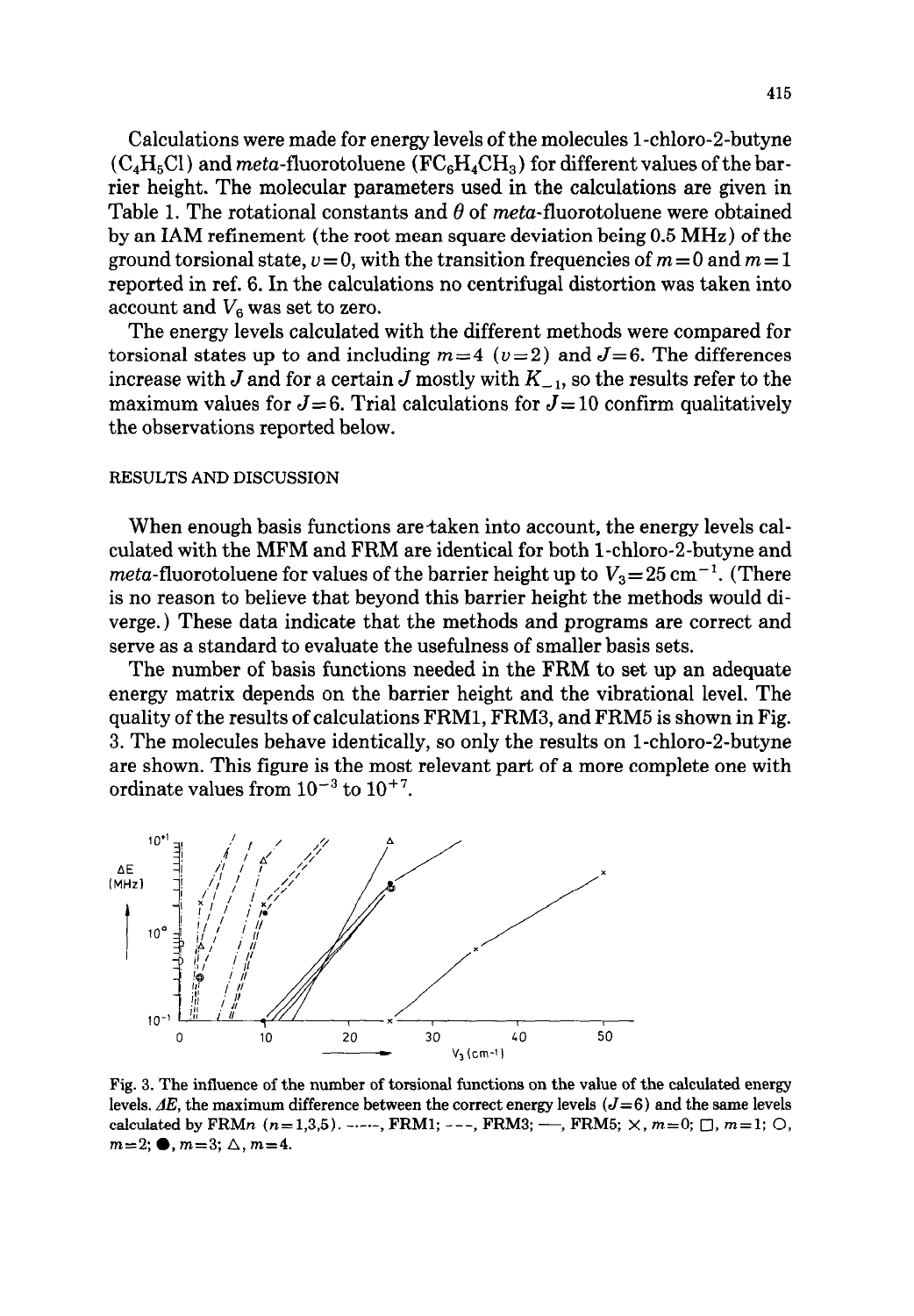

**Fig. 4. The maximum difference**  $\Delta E$  **(MHz) between the energy levels (** $J=6$ **,**  $m=\pm 3$ **) calculated by the IAM and by the MFM/FRM for different barrier heights for meta-fluorotoluene.** 

Fig. 5. The maximum difference  $AE$  (MHz) between the energy levels  $(J=6)$  calculated by the **IAM and by the MFM/FRM for different torsional levels and barrier heighte for I-chloro-2 butyne.**  $\Box$ ,  $m=1$ ;  $\circ$ ,  $m=2$ ;  $\bullet$ ,  $m=3$ .

Using Mathieu functions the use of MFMv is generally adequate to reproduce the energy levels up to and including  $v-1$ . This means that the matrix to be diagonalized is smaller in the MFM than in the FRM.

The behaviour of the two molecules towards the IAM is quite different. For *meta*-fluorotoluene the torsional energy levels  $m=0,1,2$ , and 4 calculated with the IAM are correct; for  $m = \pm 3$  the deviations depend on the barrier height (Fig. 4). This is not surprising in view of the possible near degeneracy between the *A* levels of  $v = 1$  and  $v = 2$  (Fig. 1). For 1-chloro-2-butyne significant deviations occur for  $m=1,2$ , and 3 (Fig. 5); for  $m=0$  and  $m=4$  all errors are less than 0.01 MHz with the exception of the two highest energy levels for  $m=4$ ,  $J=6$ , where the deviations are suddenly larger than 250 MHz. This is outside the bounds of the picture.

For the two molecules studied the IAM performs best for the more asymmetric one. Some additional calculations for models with  $\kappa=0$  showed that this conclusion is not generally valid. Our interpretation of the origin of the difference between the two molecules is illustrated in Fig. 6. The energy levels shown in this figure are the lowest and highest of every rotational quantum number J: JOJ and *JJO.* The reduced barrier height is the same for both molecules  $(s=0.1939)$ . From this figure the difference is obvious: the mixing of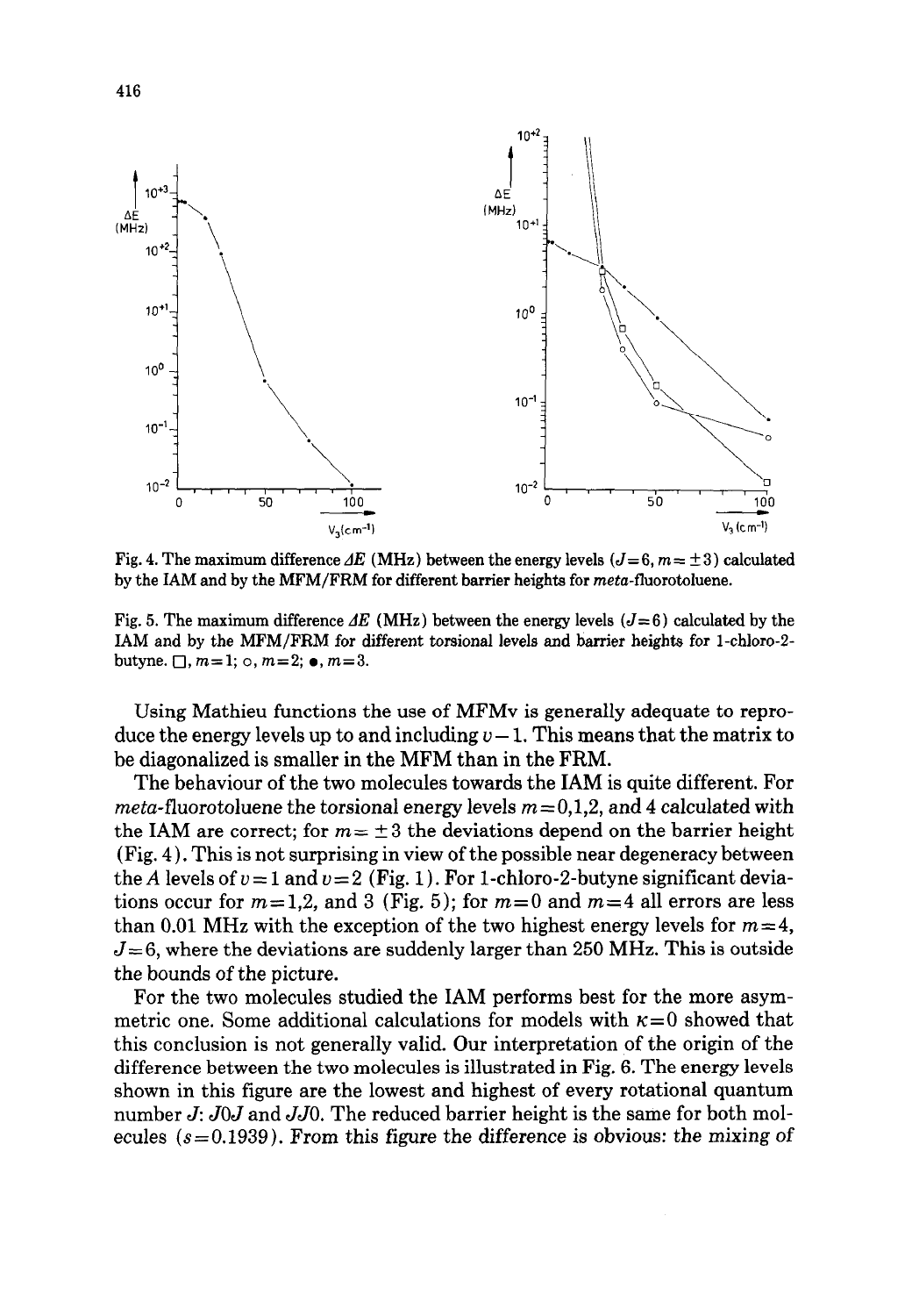

Fig. 6. The torsional-rotational energy levels (*JOJ* and *JJO*) of 1-chloro-2-butyne (left) and *meta***fluorotoluene (right) calculated by the IAM for a few torsional states. The reduced barrier height**   $s$  has the same value for both molecules  $(s=0.1939)$ . On the scale of this figure no difference can be made between the energy levels of  $m = +3$  and  $m = -3$ .  $\bullet$ , The energy levels  $J0J$ ;  $\circ$ , the energy **levels** *JJO.* 

different torsional states of 1-chloro-2-butyne increases with the value of  $J$  or, to be more accurate, with the value of  $K_{-1}$ . Thus the levels  $m=0$  and  $m=4$  are reasonably isolated from the levels with  $m' = m \pm 3$ , whereas considerable mixing can be expected between  $m = \pm 1$  and  $m = \mp 2$ . The few large deviations for  $m = \pm 4$ ,  $J = 6$  are caused by interaction with the state  $m = \mp 5$ . Along with the general interaction between  $m = +3$  and  $m = -3$  this accounts for the observations given above (Fig. 5 ) . For the molecule in question, where off-diagonal elements in K are small, it turns out that the interaction is negligible for  $K_{-1}$  < 2. Indeed, the observed frequencies for 1-chloro-2-butyne, which mostly satisfied this criterion, could be well reproduced by the IAM [11].